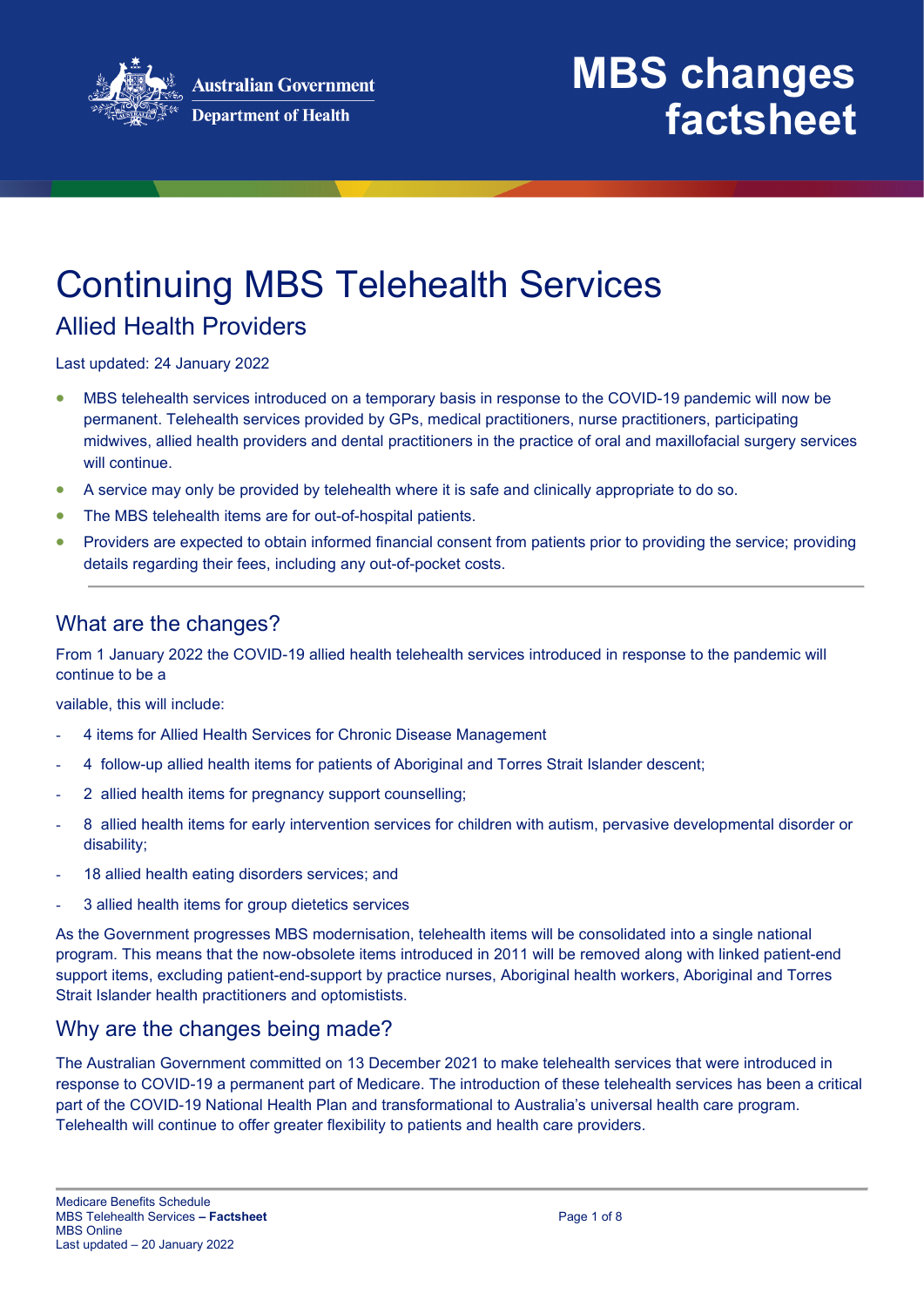

### Who is eligible?

The MBS telehealth items are available to providers of telehealth services for a wide range of consultations. All Medicare eligible Australians can now receive these services.

### What telehealth options are available?

Videoconference services are the preferred approach for substituting a face-to-face consultation. However, providers will also be able to offer audio-only services via telephone if video is not available. There are separate items available for the audio-only services.

No specific equipment is required to provide Medicare-compliant telehealth services. Practitioners must ensure that their chosen telecommunications solution meets their clinical requirements and satisfies privacy laws. To assist providers with their privacy obligations, a privacy checklist for telehealth services has been made available on MBSOnline: [http://www.mbsonline.gov.au/internet/mbsonline/publishing.nsf/Content/Factsheet-](http://www.mbsonline.gov.au/internet/mbsonline/publishing.nsf/Content/Factsheet-TelehealthPrivChecklist)[TelehealthPrivChecklist.](http://www.mbsonline.gov.au/internet/mbsonline/publishing.nsf/Content/Factsheet-TelehealthPrivChecklist) Further information can be found on the [Australian Cyber Security Centre website.](https://www.cyber.gov.au/)

### What does this mean for providers?

The MBS telehealth items allow providers to continue to deliver essential health care services to patients within their care.

Providers do not need to be in their regular practice to provide telehealth services. Providers should use their provider number for their primary location, and must provide safe services in accordance with normal professional standards.

The telehealth MBS items can substitute for current face-to-face consultations where it's clinically appropriate and safe to do so. The MBS telehealth items have the same clinical requirements as the corresponding face-to-face consultation items.

All MBS items for allied health services require a valid referral to the relevant allied health professional. A patient must be referred by an eligible medical practitioner, and services can form part of an eligible treatment, management or care plan, including:

**Chronic Disease Management Plans** GP Management Plans Shared Care Plans Team Care Plans Multidisciplinary Care Plans Pervasive Developmental Disorder Treatment Plan Disability Treatment Plan Eating Disorder Treatment and Management Plan

Consolidation of the MBS telehealth program will result in the pre-COVID telehealth items and some linked services being removed or amended over time. Providers are encouraged to stay up todate with changes to these telehealth supportive services, and additional information will be made available ahead of future MBS updates.

Providers are also reminded of the November 2021 introduction of MBS items that better recognise allied participation in case conferencing, including by telehealth. More information can be found on [Allied Health Case Conferencing -](http://www.mbsonline.gov.au/internet/mbsonline/publishing.nsf/Content/Factsheet-AHCC) [Factsheet](http://www.mbsonline.gov.au/internet/mbsonline/publishing.nsf/Content/Factsheet-AHCC)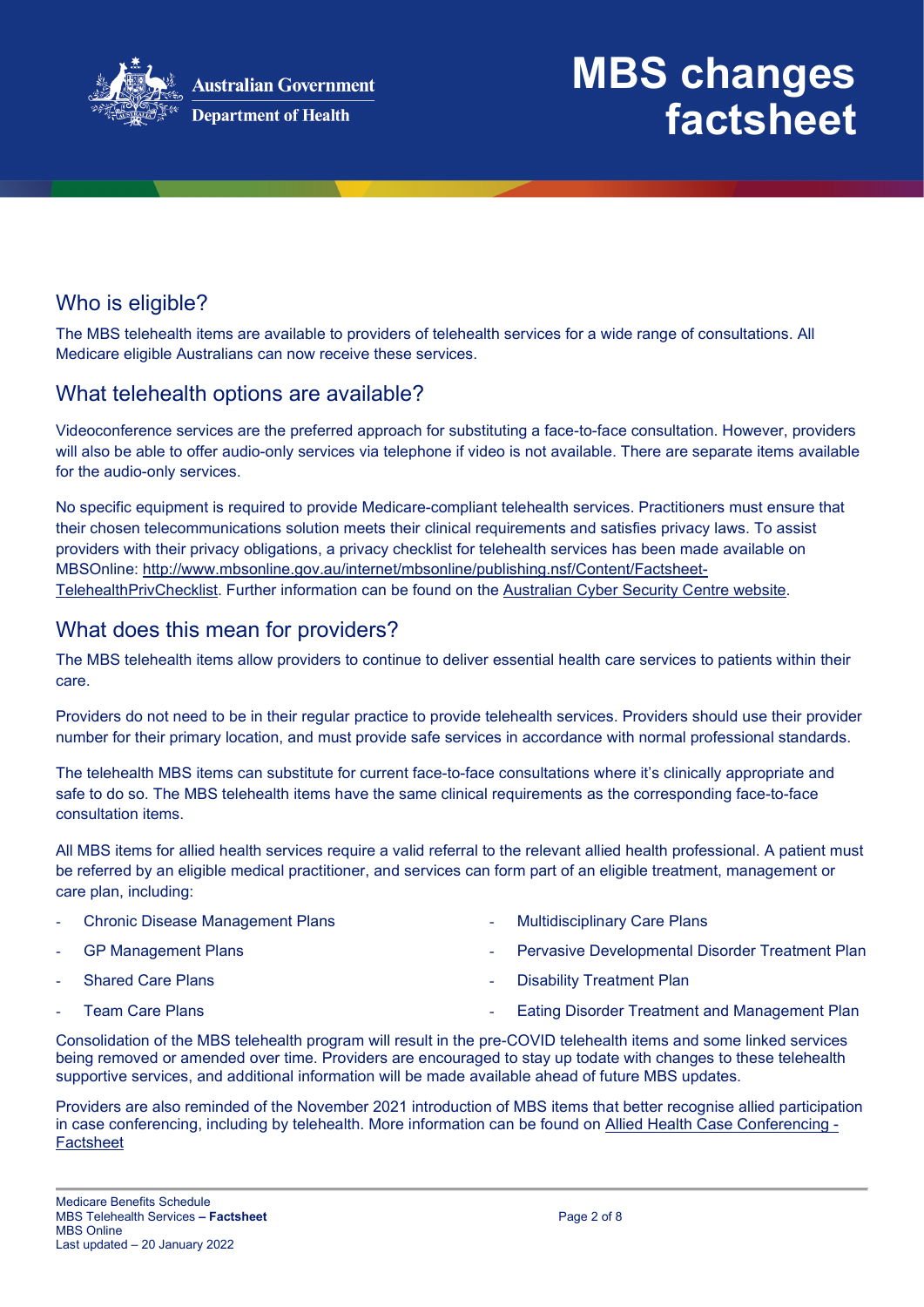

### How will these changes affect patients?

Patients should ask their service providers about their telehealth options, where clinically appropriate.

#### Who was consulted on the changes?

Consultation with stakeholders has informed the introduction and refinement of MBS telehealth items. The transition to permanent arrangements has also been informed by medical experts and key stakeholders within the health sector.

#### How will the changes be monitored and reviewed?

The Department of Health continues to monitor the use of the MBS items. Use of the items that does not seem to be in accordance with the relevant Medicare guidelines and legislation will be actioned appropriately.

### Where can I find more information?

The full item descriptors and information on other changes to the MBS can be found on the MBS Online website at [www.mbsonline.gov.au.](http://www.mbsonline.gov.au/) You can also subscribe to future MBS updates by visiting [MBS Online](http://www.mbsonline.gov.au/) and clicking 'Subscribe'.

The Department of Health provides an email advice service for providers seeking advice on interpretation of the MBS items and rules and the Health Insurance Act and associated regulations. If you have a query relating exclusively to interpretation of the Schedule, you should email [askMBS@health.gov.au.](mailto:askMBS@health.gov.au)

If you are seeking advice in relation to Medicare billing, claiming, payments, or obtaining a provider number, please go to the Health Professionals page on the Services Australia website or contact Services Australia on the Provider Enquiry Line – 13 21 50.

*Please note that the information provided is a general guide only. It is ultimately the responsibility of treating practitioners to use their professional judgment to determine the most clinically appropriate services to provide, and then to ensure that any services billed to Medicare fully meet the eligibility requirements outlined in the legislation. This sheet is current as of the Last updated date shown above, and does not account for MBS changes since that date.*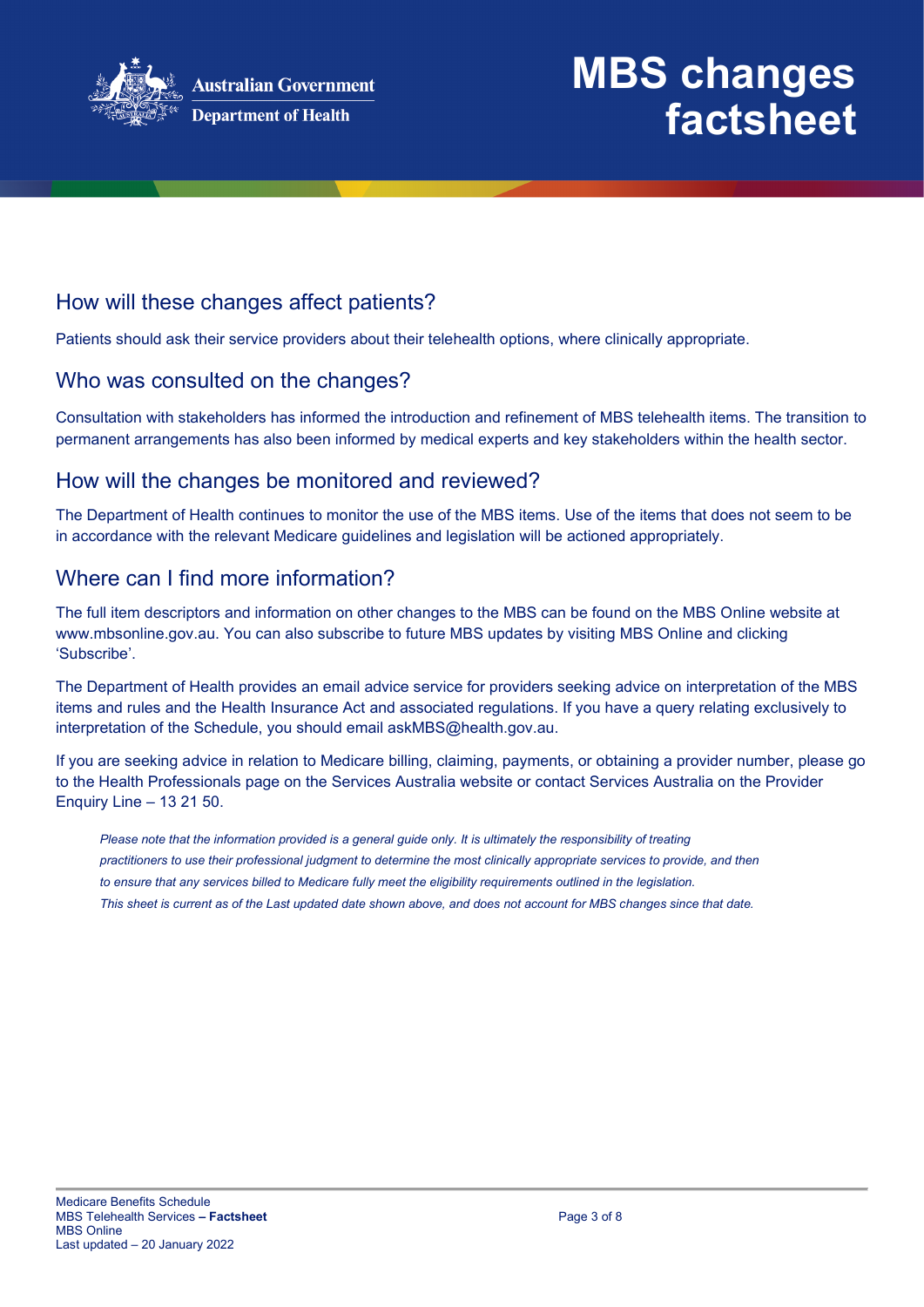

#### Allied Health Services

Table 1: Chronic Disease Management items introduced on 30 March 2020

| <b>Service</b>                            | <b>Existing Items face</b><br>to face                                                                       | <b>Telehealth items</b><br>via video-<br>conference | Telephone items -<br>for when video-<br>conferencing is not<br>available |
|-------------------------------------------|-------------------------------------------------------------------------------------------------------------|-----------------------------------------------------|--------------------------------------------------------------------------|
| Allied health CDM services (all 13 items) | 10950, 10951,<br>10952, 10953,<br>10954, 10956,<br>10958, 10960,<br>10962, 10964,<br>10966, 10968,<br>10970 | 93000                                               | 93013                                                                    |

#### Table 2: Chronic Disease Management items introduced on 20 April 2020

| <b>Service</b>                                                                                              | <b>Existing Items face</b><br>to face | <b>Telehealth items</b><br>via video-conference | Telephone items -<br>for when video-<br>conferencing is not<br>available |
|-------------------------------------------------------------------------------------------------------------|---------------------------------------|-------------------------------------------------|--------------------------------------------------------------------------|
| CDM service provided by a practice nurse or<br>Aboriginal and Torres Strait Islander health<br>practitioner | 10997                                 | 93201                                           | 93203                                                                    |

Table 3: Allied health services under a GP Management Plan or Multidisciplinary Care Plan within a Residental Aged Care Facility introduced on 10 December 2020

| <b>Service</b>                                                       | <b>Existing Items</b><br>Face to Face<br>(F2F) Only | <b>Telehealth</b><br>$Video - V$<br>Phone - P | <b>Initial/Long</b><br><b>Attendance</b><br><b>RACF</b> | Subsequent/<br><b>Standard</b><br><b>Attendance RACF</b> |
|----------------------------------------------------------------------|-----------------------------------------------------|-----------------------------------------------|---------------------------------------------------------|----------------------------------------------------------|
| <b>Aboriginal or Torres Strait</b><br><b>Islander health service</b> | 10950                                               | $93000 - Video$<br>93013 - Phone              | $93501 - F2F$                                           | $93524 - F2F$<br>$93537 - Video$<br>$93538 - Phone$      |
| Diabetes education health<br>service                                 | 10951                                               | $93000 - Video$<br>$93013 - Phone$            | $93502 - F2F$                                           | $93525 - F2F$<br>$93537 - Video$<br>$93538 - Phone$      |
| Audiology health service                                             | 10952                                               | $93000 - Video$<br>$93013 - Phone$            | $93503 - F2F$                                           | $93526 - F2F$<br>$93537 - Video$<br>$93538 - Phone$      |
| <b>Exercise physiology</b><br>service                                | 10953                                               | $93000 -$ Video<br>$93013 - Phone$            | $93504 - F2F$                                           | $93527 - F2F$<br>$93537 - Video$                         |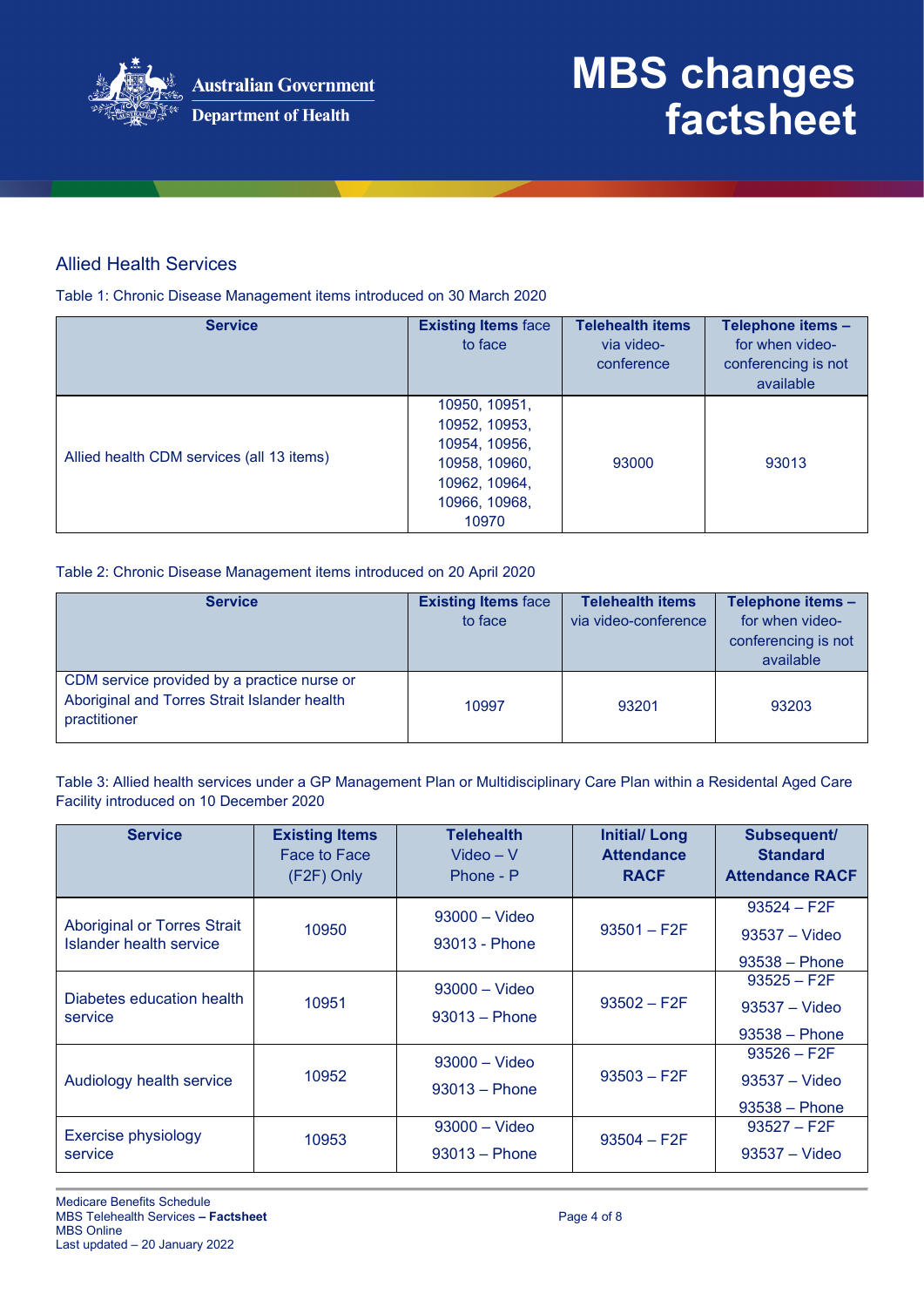

|                                        |       |                 |               | 93538 - Phone                    |
|----------------------------------------|-------|-----------------|---------------|----------------------------------|
|                                        |       | $93000 - Video$ |               | $93528 - F2F$                    |
| Dietetics health service               | 10954 | $93013 - Phone$ | $93505 - F2F$ | 93537 - Video                    |
|                                        |       |                 |               | $93538 - Phone$                  |
|                                        |       | $93000 - Video$ |               | $93529 - F2F$                    |
| Mental health service                  | 10956 | $93013 - Phone$ | $93506 - F2F$ | $93537 - Video$                  |
|                                        |       |                 |               | $93538 - Phone$                  |
|                                        |       | $93000 - Video$ |               | $93530 - F2F$                    |
| Occupational therapy<br>health service | 10958 | $93013 - Phone$ | $93507 - F2F$ | $93537 - Video$                  |
|                                        |       |                 |               | 93538 - Phone                    |
|                                        |       | $93000 -$ Video |               | $93531 - F2F$                    |
| Physiotherapy health<br>service        | 10960 | $93013 - Phone$ | $93508 - F2F$ | 93537 - Video                    |
|                                        |       |                 |               | $93538 - Phone$                  |
|                                        |       | $93000 - Video$ |               | $93532 - F2F$                    |
| Podiatry health service                | 10962 | $93013 - Phone$ | $93509 - F2F$ | $93537 - Video$                  |
|                                        |       |                 |               | $93538 - Phone$                  |
|                                        |       | $93000 -$ Video |               | $93533 - F2F$                    |
| Chiropractic health                    | 10964 |                 | $93510 - F2F$ | 93537 - Video                    |
| service                                |       | $93013 - Phone$ |               |                                  |
|                                        |       |                 |               | $93538 - Phone$<br>$93534 - F2F$ |
|                                        | 10966 | $93000 - Video$ | $93511 - F2F$ |                                  |
| Osteopathy health service              |       | $93013 - Phone$ |               | 93537 - Video                    |
|                                        |       |                 |               | $93538 - Phone$                  |
|                                        |       | 93000 - Video   |               | $93535 - F2F$                    |
| Psychology health service              | 10968 | $93013 - Phone$ | $93512 - F2F$ | 93537 - Video                    |
|                                        |       |                 |               | $93538 - Phone$                  |
|                                        |       | $93000 - Video$ |               | $93536 - F2F$                    |
| Speech pathology health<br>service     | 10970 | $93013 - Phone$ | $93513 - F2F$ | 93537 - Video                    |
|                                        |       |                 |               | $93538 - Phone$                  |

Table 4: Allied Health follow-up services for People of Aboriginal or Torres Strait Islander Descent introduced on 30 March 2020

| <b>Service</b>                                  | <b>Existing Items face</b><br>to face                            | <b>Telehealth items</b><br>via video-conference | Telephone items -<br>for when video-<br>conferencing is not<br>available |
|-------------------------------------------------|------------------------------------------------------------------|-------------------------------------------------|--------------------------------------------------------------------------|
| Allied health Follow-up services (all 13 items) | 81300, 81305,<br>81310, 81315,<br>81320, 81325,<br>81330, 81335, | 93048                                           | 93061                                                                    |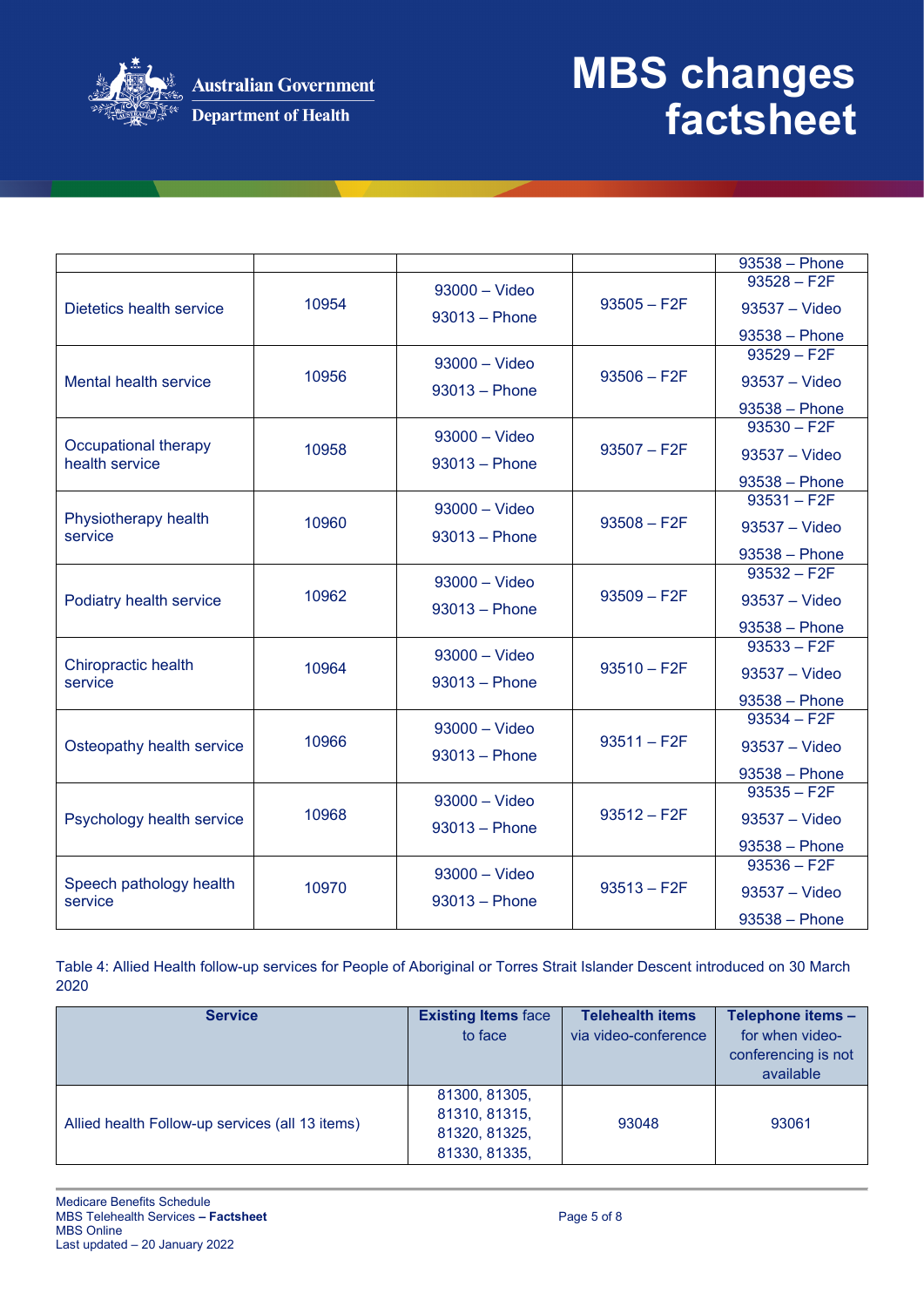

| <b>Service</b> | <b>Existing Items face</b><br>to face | <b>Telehealth items</b><br>via video-conference | Telephone items -<br>for when video-<br>conferencing is not<br>available |
|----------------|---------------------------------------|-------------------------------------------------|--------------------------------------------------------------------------|
|                | 81340, 81345,<br>81350, 81355,        |                                                 |                                                                          |
|                | 81360                                 |                                                 |                                                                          |

Table 4: Allied Health follow-up services for People of Aboriginal or Torres Strait Islander Descent introduced on 20 April 2020

| <b>Service</b>                                                                                                     | <b>Existing Items face</b><br>to face | <b>Telehealth items</b><br>via video-conference | Telephone items -<br>for when video-<br>conferencing is not<br>available |
|--------------------------------------------------------------------------------------------------------------------|---------------------------------------|-------------------------------------------------|--------------------------------------------------------------------------|
| Follow up services provided by a practice nurse or<br>Aboriginal and Torres Strait Islander health<br>practitioner | 10987                                 | 93200                                           | 93202                                                                    |

Table 5: Allied Health Services for people of Aboriginal or Torres Strait Islander Health Assessment within a Residential Aged Care Facility introduced on 10 December 2020

| <b>Service</b>                                                       | <b>Existing Items</b><br><b>Face to Face</b> | <b>Telehealth</b><br>Video - V<br><b>Phone - P</b> | <b>Initial/Long</b><br><b>Attendance</b><br><b>RACF</b> | Subsequent/<br><b>Standard</b><br><b>Attendance RACF</b> |
|----------------------------------------------------------------------|----------------------------------------------|----------------------------------------------------|---------------------------------------------------------|----------------------------------------------------------|
| <b>Aboriginal or Torres Strait</b><br><b>Islander health service</b> | (F2F) Only<br>81300                          | $93048 - Video$<br>93061 - Phone                   | 93546                                                   | $93579 - F2F$<br>93592 - Video<br>$93593 - Phone$        |
| Diabetes education health<br>service                                 | 81305                                        | $93048 - Video$<br>93061 - Phone                   | 93547                                                   | $93580 - F2F$<br>93592 - Video<br>$93593 - Phone$        |
| Audiology health service                                             | 81310                                        | $93048 - Video$<br>93061 - Phone                   | 93548                                                   | $93581 - F2F$<br>$93592 - Video$<br>$93593 - Phone$      |
| Exercise physiology<br>service                                       | 81315                                        | $93048 - Video$<br>93061 - Phone                   | 93549                                                   | $93582 - F2F$<br>93592 - Video<br>$93593 - Phone$        |
| Dietetics health service                                             | 81320                                        | $93048 - Video$<br>93061 - Phone                   | 93550                                                   | $93583 - F2F$<br>$93592 - Video$<br>$93593 - Phone$      |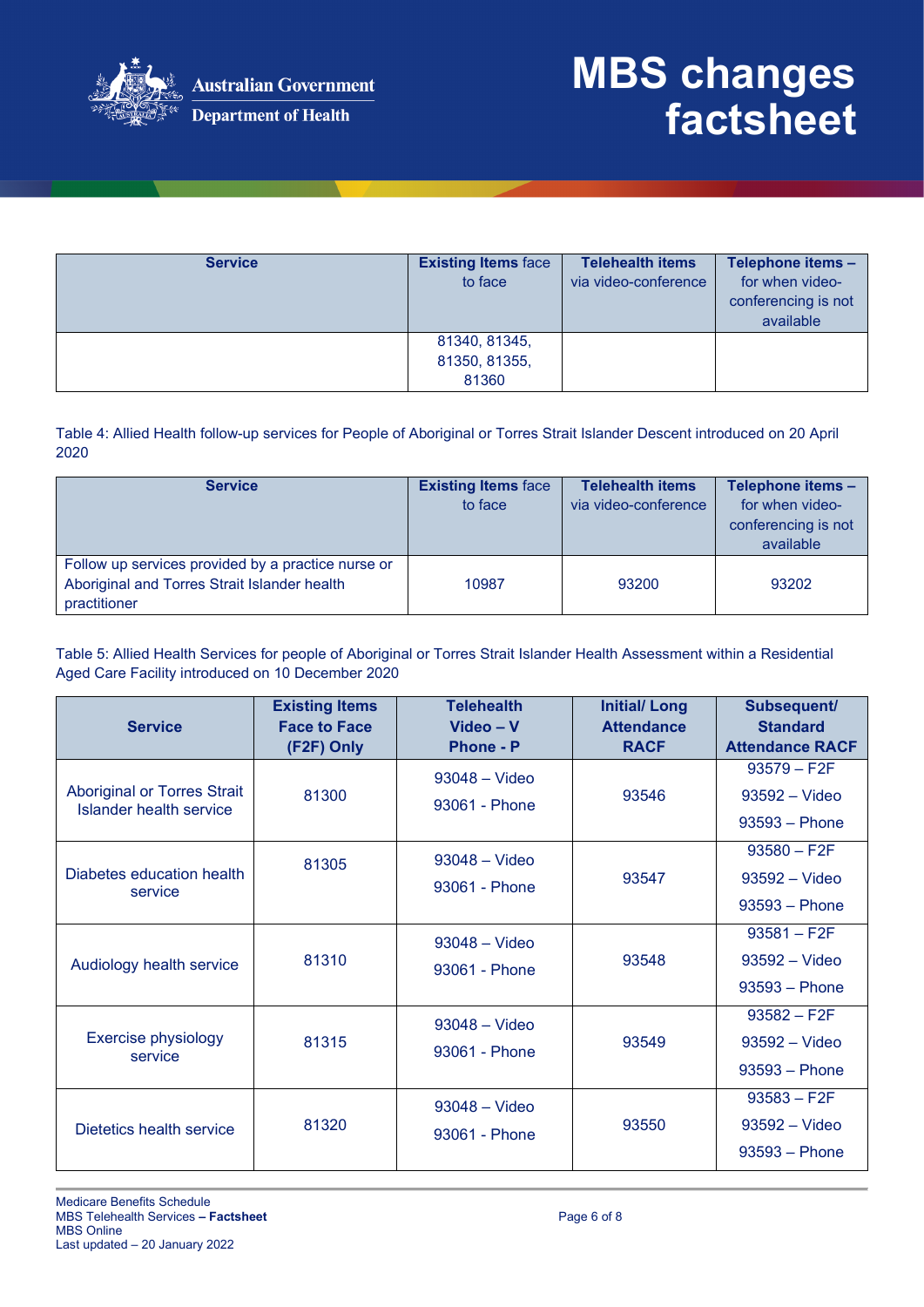

| Mental health service                  | 81325 | $93048 - Video$<br>$93061 - Phone$ | 93551 | $93584 - F2F$<br>$93592 - Video$<br>$93593 - Phone$<br>$93585 - F2F$ |
|----------------------------------------|-------|------------------------------------|-------|----------------------------------------------------------------------|
| Occupational therapy<br>health service | 81330 | $93048 - Video$<br>$93061 - Phone$ | 93552 | 93592 - Video<br>$93593 - Phone$                                     |
| Physiotherapy health<br>service        | 81335 | $93048 - Video$<br>$93061 - Phone$ | 93553 | $93586 - F2F$<br>93592 - Video<br>$93593 - Phone$                    |
| Podiatry health service                | 81340 | 93048 - Video<br>$93061 - Phone$   | 93554 | $93587 - F2F$<br>$93592 - Video$<br>$93593 - Phone$                  |
| Chiropractic health<br>service         | 81345 | $93048 - Video$<br>$93061 - Phone$ | 93555 | $93588 - F2F$<br>$93592 - Video$<br>$93593 - Phone$                  |
| Osteopathy health service              | 81350 | $93048 - Video$<br>$93061 - Phone$ | 93556 | $93589 - F2F$<br>93592 - Video<br>$93593 - Phone$                    |
| Psychology health service              | 81355 | $93048 - Video$<br>$93061 - Phone$ | 93557 | $93590 - F2F$<br>$93592 - Video$<br>$93593 - Phone$                  |
| Speech pathology health<br>service     | 81360 | 93048 - Video<br>$93061 - Phone$   | 93558 | $93591 - F2F$<br>$93592 - Video$<br>$93593 - Phone$                  |

#### Table 6: Pregnancy Support Counselling items introduced on 30 March 2020

| <b>Service</b>                                                                                                                        | <b>Existing Items face</b><br>to face | <b>Telehealth items</b><br>via video-conference | Telephone items -<br>for when video-<br>conferencing is not<br>available |
|---------------------------------------------------------------------------------------------------------------------------------------|---------------------------------------|-------------------------------------------------|--------------------------------------------------------------------------|
| Non-directive pregnancy support counselling by<br>eligible psychologist, social worker or mental<br>health nurse, at least 30 minutes | 81000, 81005,<br>81010                | 93026                                           | 93029                                                                    |